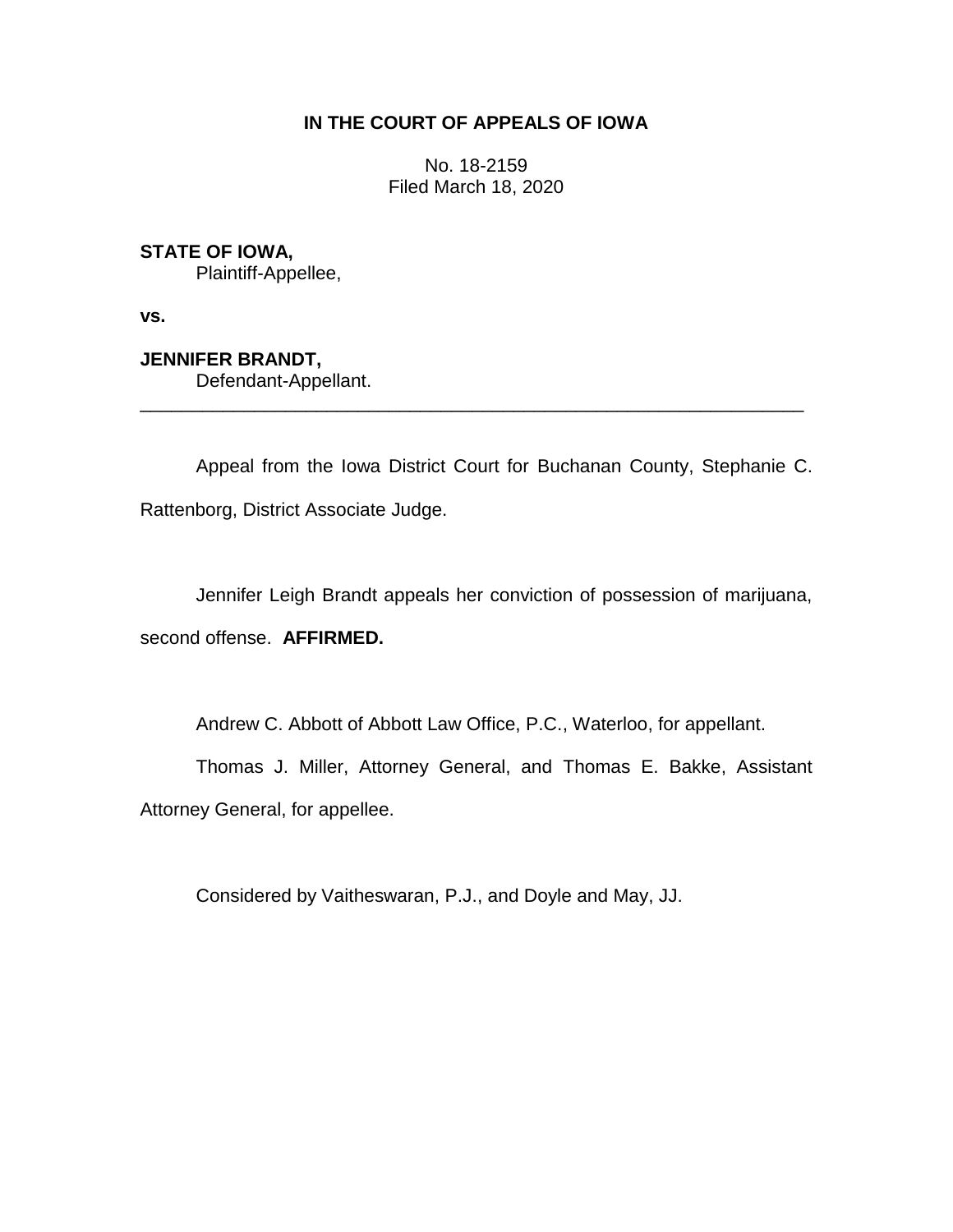### **DOYLE, Judge.**

Jennifer Leigh Brandt appeals her conviction of possession of marijuana, second offense. The only question on appeal is whether the district court erred in denying her motion to suppress evidence discovered during a search of her purse. Brandt alleges the court erred in denying her motion because the search was unlawful under both the federal and state constitutions.

### **I. Background Facts and Proceedings.**

The facts leading to Brandt's arrest and conviction are not in dispute. Buchanan County Deputy Sheriff Joe Schwinghammer was on patrol when he noticed the male driver of a vehicle tried to hide his face while passing the deputy's patrol car. Deputy Schwinghammer checked the vehicle's registration and learned it was registered to a female. When the deputy saw the vehicle stopped in a city park with the driver and passenger out of it, he stopped and asked the driver if he had a driver's license. The driver admitted he did not, and Deputy Schwinghammer decided to issue him a citation. It was not until the deputy approached the driver to explain the citation that he smelled a strong odor of an alcoholic beverage coming from his person. When asked, the driver admitted he had drunk a couple of beers.

Suspicious that the driver may have been operating the vehicle while intoxicated, Deputy Schwinghammer asked if there were any open containers of alcohol in the vehicle. The driver said there were two cans in the backseat, but the passenger, Brandt, at first said no. Brandt then admitted there were probably some cans in the back of the vehicle, but that they were old—not from that day.

2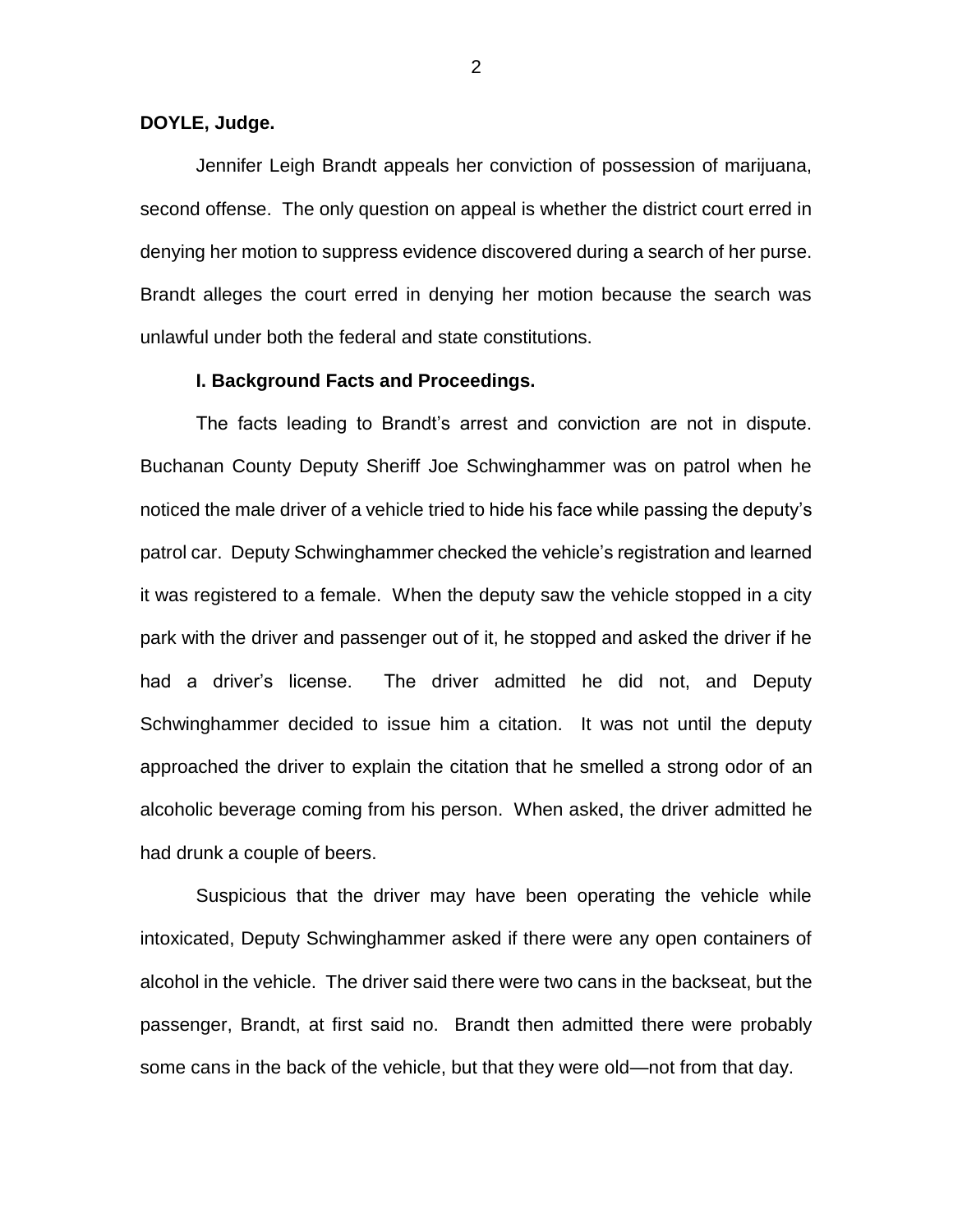Deputy Schwinghammer searched the vehicle. He began by looking under the front driver's seat before moving across to the passenger side where he noticed a purse on the floorboard that he described as "overly filled." The purse was zipped closed and was "ten to twelve inches wide or long, probably four to five inches wide, and probably stood six to eight inches high." The deputy described purse as "standing up," which caught the deputy's attention because he believed "you could set a container in there." Deputy Schwinghammer opened the purse "and immediately noticed the multi-colored glass pipe sitting on top." He smelled an odor of marijuana and found a small plastic bag of marijuana beneath the pipe.

The State charged Brandt with possession of marijuana, second offense. Brandt pled not guilty and moved to suppress the evidence discovered during the search of her purse, which she alleged was unlawful. The district court overruled the motion after finding the search fell within the automobile exception to the warrant requirement. The court determined that the deputy had "probable cause to believe the Brandt vehicle could contain contraband, i.e. open containers of alcohol," and that once he "had probable cause to search the vehicle for contraband, all containers within the car were fair game for the car search." The court reasoned that "an open container of alcohol could easily be found inside a purse of sufficient size" and that "Brandt's purse was of sufficient size that an open container of alcohol could have been placed inside." Brandt then waived her right to a jury trial and agreed to a bench trial on the minutes of evidence, and the court found Brandt guilty as charged.

3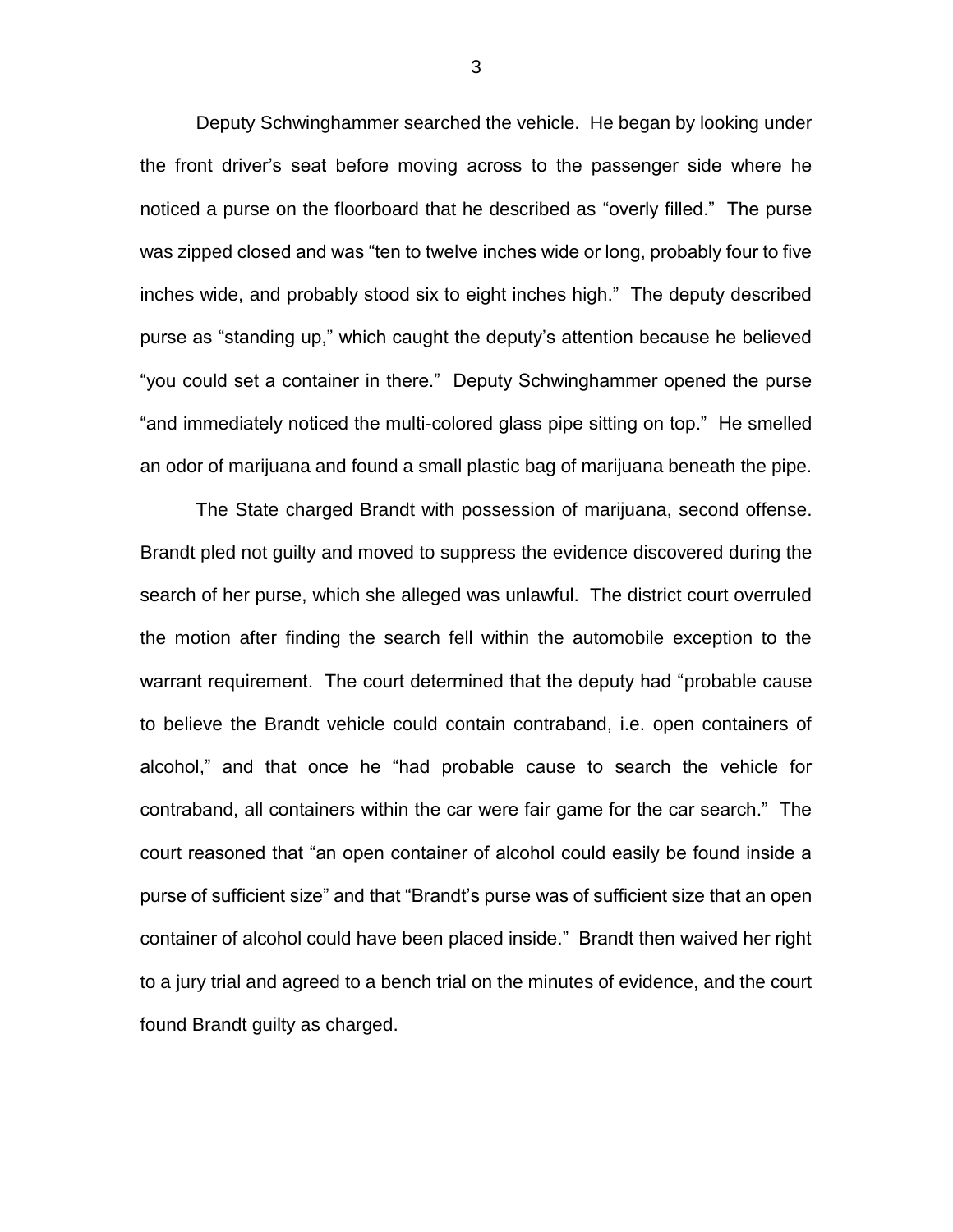### **II. Scope and Standard of Review.**

We review the denial of Brandt's motion to suppress de novo. *See State v. Fogg*, 936 N.W.2d 664, 667 (Iowa 2019). In doing so, we review the entire record and make an independent evaluation based on the unique circumstances of the case. *See id.* But because the district court had a chance to assess the credibility of the witnesses, we give the court's fact-findings deference, though they are not binding. *See State v. Storm*, 898 N.W.2d 140, 144 (Iowa 2017).

### **III. Motion to Suppress.**

A warrantless search is per se unreasonable unless it falls within the carefully drawn exceptions to the warrant requirement. *See State v. Gaskins*, 866 N.W.2d 1, 7 (Iowa 2015). One exception is probable cause coupled with exigent circumstances termed the "automobile exception" when applied to motor vehicles. *Storm*, 898 N.W.2d at 145. "Probable cause for a vehicle search exists when the facts and circumstances would lead a reasonably prudent person to believe that the vehicle contains contraband." *State v. Edgington*, 487 N.W.2d 675, 678 (Iowa 1992) (citation omitted). The State has the burden of proving by a preponderance of the evidence that the search fell under the automobile exception. *See State v. Simmons*, 714 N.W.2d 264, 272 (Iowa 2006). If the State fails to meet its burden, evidence obtained in violation of the warrant requirement is inadmissible. *See State v. Crawford*, 659 N.W.2d 537, 541 (Iowa 2003).

Sufficient evidence would lead a reasonably prudent person to believe that the vehicle Brandt was a passenger in contained contraband. The driver smelled of an alcoholic beverage and admitted to having drunk beer that day. The driver also admitted that there were open containers of beer in the vehicle. Although

4